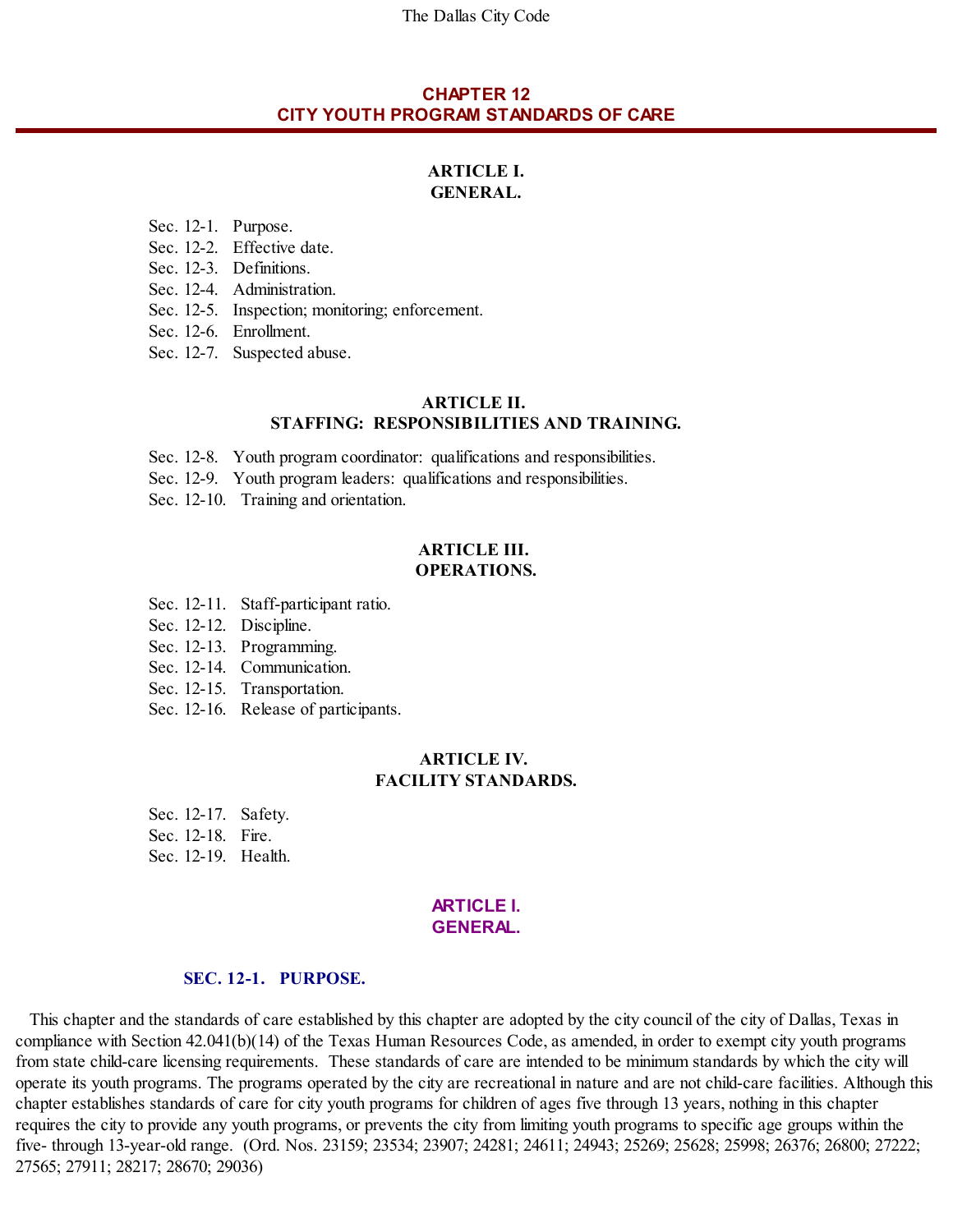### **SEC. 12-2. EFFECTIVE DATE.**

This chapter and the youth program standards of care established in this chapter expire on June 16, 2014, unless sooner terminated or extended by ordinance of the city council. (Ord. Nos. 23159; 23534; 23907; 24281; 24611; 24943; 25269; 25628; 25998; 26376; 26800; 27222; 27565; 27911; 28217; 28670; 29036)

### **SEC. 12-3. DEFINITIONS.**

In this chapter:

- (1) ADMINISTRATION CENTER means the main administrative site for a city youth program.
- (2) CITY means the city of Dallas, Texas.
- (3) CITY COUNCIL means the city council of the city of Dallas.
- (4) DEPARTMENT means the park and recreation department of the city.
- (5) DIRECTOR means the director of the park and recreation department or the director's authorized representative.
- (6) INTER-SESSION means the periods of time when a year-round school is not in session.
- (7) PARENT means a person who:
	- (A) is a natural parent, an adoptive parent, or a step-parent of a youth;

(B) is, under court order, the guardian of the person of a youth or is a public or private agency with whom a youth has been placed by a court; or

(C) otherwise has legal custody and authority to enroll a youth in a city youth program.

(8) PARTICIPANT means a youth whose parent has completed all required registration procedures and who is determined by the director to be eligible to participate in a city youth program.

(9) PROGRAM COORDINATOR or COORDINATOR means a full-time professional employee of the department who is responsible for:

- (A) managing a recreational facility where a youth program is conducted; or
- (B) overseeing the planning, administration, and implementation of a particular city youth program.
- (10) PROGRAM EMPLOYEE or EMPLOYEE means any person hired to work for the department who is assigned

responsibility for managing, administering, or implementing some portion of a youth program. The term includes program coordinators and program leaders.

(11) PROGRAM LEADER or LEADER means a full-time, part-time, permanent, or temporary employee of the department, or an independent contractor or volunteer of the city, who is assigned responsibility for implementing or conducting some portion of a youth program.

(12) PROGRAM MANUAL means a notebook of policies, procedures, required forms, and organizational and programming information relevant to the city's youth programs, as promulgated or otherwise approved by the director.

- (13) PROGRAM SITE means any area or facility where any portion of a city youth program is conducted.
- (14) STANDARDS OF CARE means all provisions contained in this chapter.
- (15) YOUTH means a person who is not less than five years nor more than 13 years of age.

(16) YOUTH PROGRAM or PROGRAM means a city-sponsored recreational program for youth that may be offered by the park and recreation department after school, during the summer, during holidays, or during inter-session. The term does not include any program or activity to which attendees are free to come and go at will without regard to the presence of a parent or other responsible adult to care for them. (Ord. Nos. 23159; 23534; 23907; 24281; 24611; 24943; 25269; 25628; 25998; 26376; 26800; 27222; 27565; 27911; 28217; 28670; 29036)

## **SEC. 12-4. ADMINISTRATION.**

(a) The director shall implement, administer, and enforce the youth program standards of care. The director may by written order establish such rules, regulations, and policies, not inconsistent with this chapter, as the director determines are necessary to discharge any duty under or to effect the policy of this chapter.

(b) No city youth program may be advertised as a child-care facility.

(c) The standards of care apply to all youth programs sponsored by the city, whether offered after school, during the summer, during holidays, or during inter-session.

(d) When registering for a youth program, each participant's parent will be provided a current copy of the standards of care and will be informed that the youth program is not licensed by the State of Texas. A current copy of the standards of care will also be maintained at each youth program site for inspection and review by the public and by program employees.

(e) The director shall cause a criminal background check to be conducted on each prospective youth program employee. If results of that criminal check indicate that an applicant has been convicted of any of the following offenses, the applicant will not be considered for employment: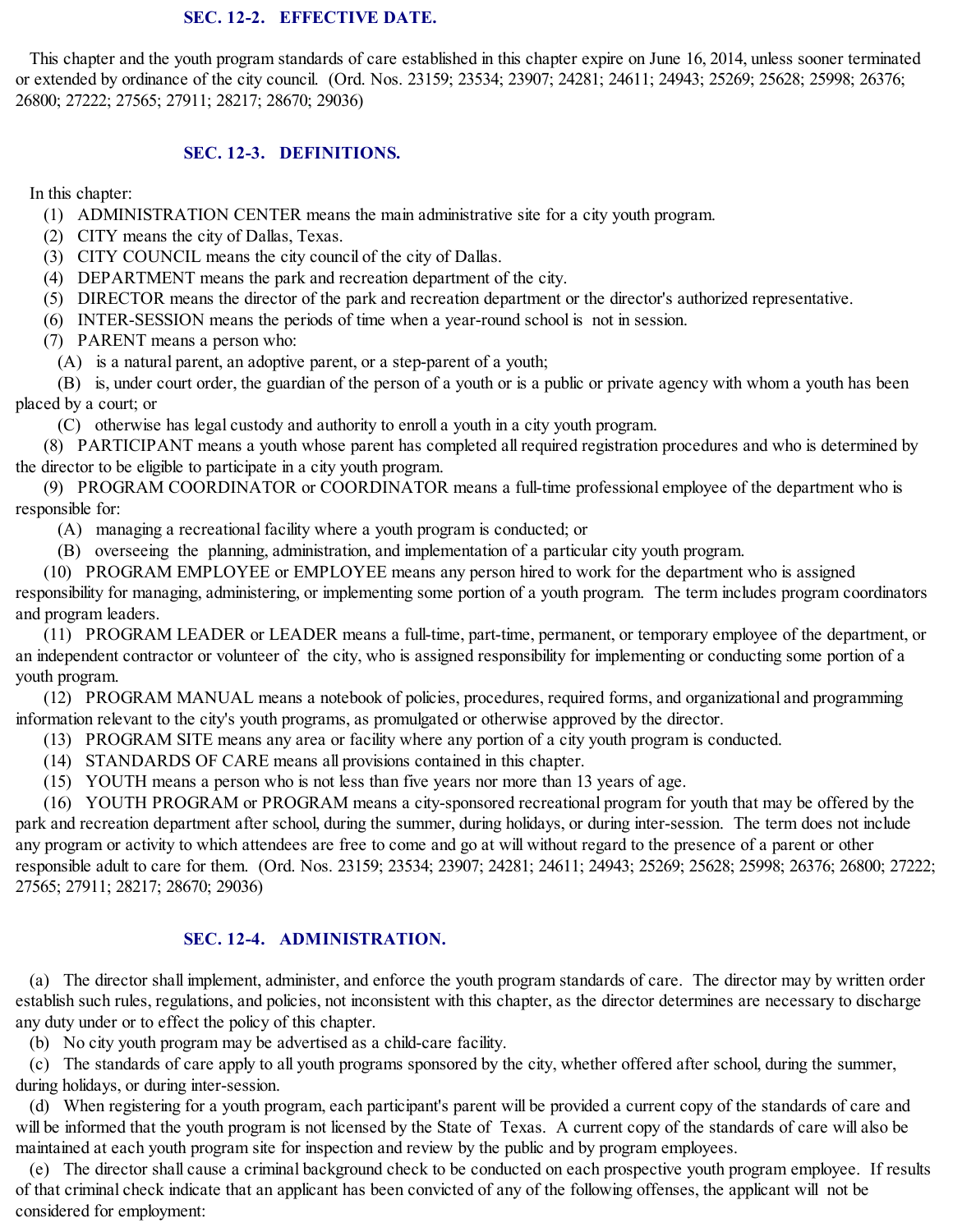- (1) a felony or a misdemeanor classified as an offense against a person or family;
- (2) a felony or misdemeanor classified as public indecency;
- (3) a felony or misdemeanor violation of any law intended to control the possession or distribution of any controlled substance;
- (4) any offense involving moral turpitude; or
- (5) any offense that would potentially put youth participants or the city of Dallas at risk.

(f) The provisions of this chapter are administrative in nature and are not subject to criminal penalties. (Ord. Nos. 23159; 23534; 23907; 24281; 34611; 24943; 25269; 25628; 25998; 26376; 26800; 27222; 27565; 27911; 28217; 28670; 29036)

## **SEC. 12-5. INSPECTION; MONITORING; ENFORCEMENT.**

(a) A coordinator shall initiate an inspection report for each youth program to confirm that standards of care are being met. Each inspection report will be sent to the director for review and kept on record for at least two years. The director shall review each report and establish deadlines and criteria for program compliance with the standards of care.

- (b) The director shall make visual inspections of each youth program site based on the following schedule:
	- (1) Each after school program site will be inspected bimonthly.
	- (2) Each summer program site will be inspected twice during its summer schedule.
	- (3) Each holiday program site will be inspected once during the winter break and once during the spring break.
	- (4) Each inter-session program site will be inspected once during each inter-session.

(c) Any complaint regarding enforcement of the standards of care at a youth program must be directed to the program site coordinator. The coordinator shall take necessary steps to resolve each problem. The complaint and its resolution must be recorded by the coordinator. The director shall address any serious complaint regarding enforcement of the standards of care and record the complaint and its resolution.

(d) The director shall make an annual report to the city council on the overallstatus of the youth programs and their operation relative to compliance with the standards of care. (Ord. Nos. 23159; 23534; 23907; 24281; 24611; 24943; 25269; 25628; 25998; 26376; 26800; 27222; 27565; 27911; 28217; 28670; 29036)

# **SEC. 12-6. ENROLLMENT.**

Before a youth may be enrolled in a youth program, a parent must sign registration forms that contain the following information:

- (1) the child's name, age, address, and home telephone number;
- (2) the name and address of each parent and a telephone number for each parent during program hours;
- (3) the name and telephone number of each person to whom the child may be released;
- (4) a statement of the child's special problems or needs;
- (5) an emergency medical authorization;
- (6) proof of residency, when appropriate;
- (7) a liability waiver; and

(8) an acknowledgement that the parent has been informed and understands that the program is not licensed by the State of Texas. (Ord. Nos. 23159; 23534; 23907; 24281; 24611; 24943; 25269; 25628; 25998; 26376; 26800; 27222; 27565; 27911; 28217; 28670; 29036)

# **SEC. 12-7. SUSPECTED ABUSE.**

Every program employee shall report suspected child abuse or neglect in accordance with the Texas Family Code. (Ord. Nos. 23159; 23534; 23907; 24281; 24611; 24943; 25269; 25628; 25998; 26376; 26800; 27222; 27565; 27911; 28217; 28670; 29036)

# **ARTICLE II. STAFFING: RESPONSIBILITIES AND TRAINING.**

# **SEC. 12-8. YOUTH PROGRAM COORDINATOR: QUALIFICATIONS AND RESPONSIBILITIES.**

- (a) Each coordinator must meet all of the following qualifications:
	- (1) Be at least 21 years of age.
	- (2) Have two years of experience planning and implementing recreational activities.
	- (3) Pass a background investigation, including, but not limited to, testing for illegal substances.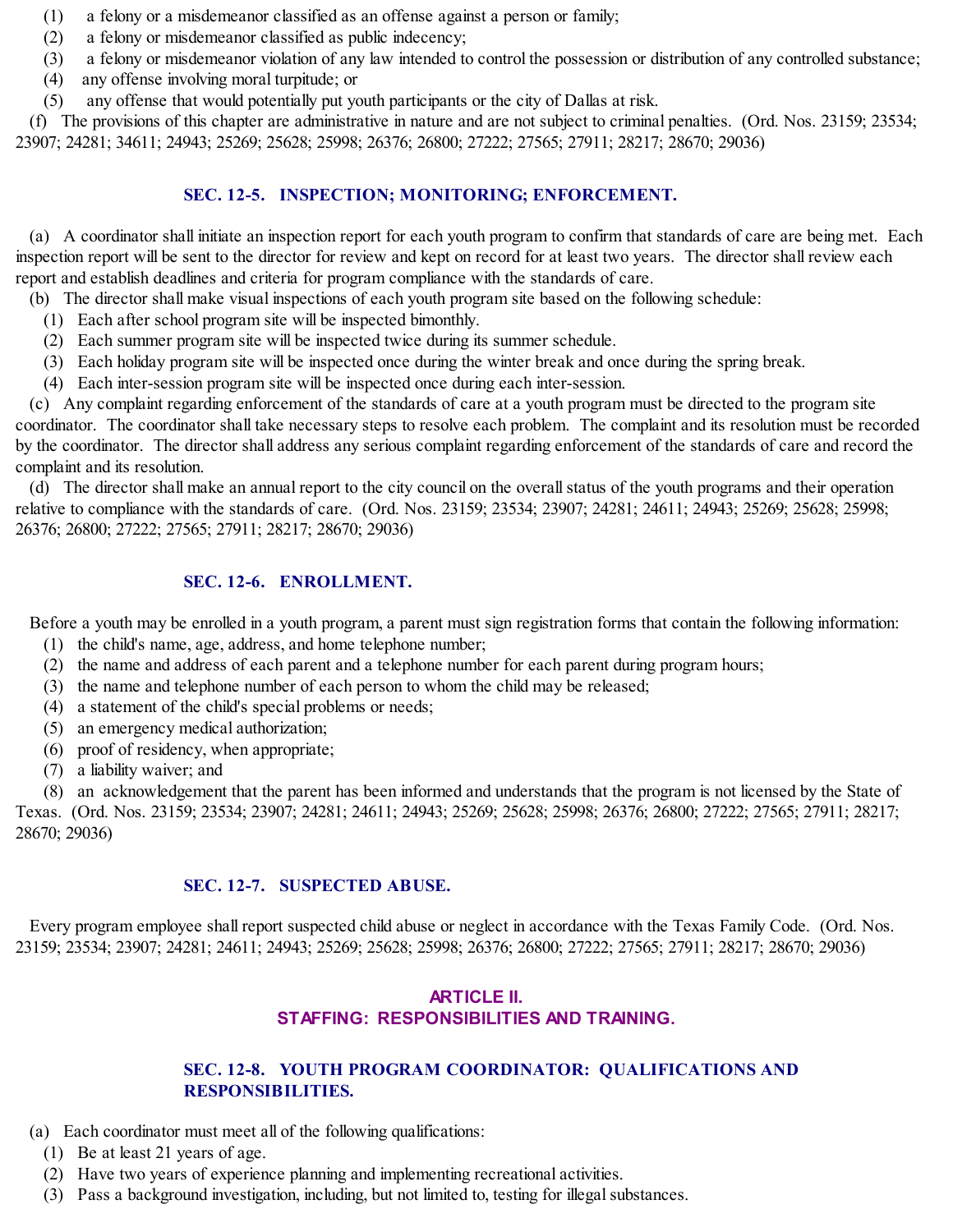(4) Have successfully completed a course in first aid and cardio pulmonary resuscitation (CPR) based on either American Heart Association or American Red Cross standards.

(5) Be able to furnish proof of a clear tuberculosis test within 12 months prior to employment.

(b) A coordinator is responsible for:

(1) administering the daily operations of a youth program in compliance with the standards of care;

(2) recommending for hire, supervising, and evaluating leaders for a youth program; and

(3) planning, implementing, and evaluating a youth program. (Ord. Nos. 23159; 23534; 23907; 24281; 24611; 24943; 25269;

25628; 25998; 26376; 26800; 27222; 27565; 27911; 28217; 28670; 29036)

## **SEC. 12-9. YOUTH PROGRAM LEADERS: QUALIFICATIONS AND RESPONSIBILITIES.**

(a) Each leader must meet all of the following qualifications:

- (1) Be age 18 years of age or older, if working with children.
- (2) Be able to consistently exhibit competency, good judgment, and self-control when working with children.
- (3) Relate to children with courtesy, respect, tolerance, and patience.

(4) Have successfully completed a course in first aid and cardio pulmonary resuscitation (CPR) based on either American Heart Association or American Red Cross standards.

- (5) Be able to furnish proof of a clear tuberculosis test within the 12 months prior to employment.
- (6) Pass a background investigation, including, but not limited to, testing for illegalsubstances.
- (b) A leader is responsible for:

(1) providing participants with an environment in which they can feelsafe, enjoy wholesome recreation activities, and participate in appropriate social opportunities with their peers;

(2) knowing and following all city, departmental, and program standards, policies, and procedures that apply to the youth programs; and

(3) ensuring that participants are released only to a parent or a person designated by a parent and complying with the department-approved plan for verifying the identity of a person authorized to pick up a participant when that person is not known to the leader. (Ord. Nos. 23159; 23534; 23907; 24281; 24611; 24943; 25269; 25628; 25998; 26376; 26800; 27222; 27565; 27911; 28217; 28670; 29036)

# **SEC. 12-10. TRAINING AND ORIENTATION.**

(a) The department shall provide training and orientation to program employees relating to working with children in general and relating to the specific job responsibilities of each employee. A coordinator shall provide each leader with a program manualspecific to each youth program.

(b) Each program employee will be trained in appropriate procedures for handling emergencies and in other areas, including, but not limited to, city, departmental, and program policies and procedures, provision of recreational activities, safety issues, child psychology, and organization.

(c) Each program employee shall be familiar with the standards of care for the youth programs and with all program policies, including the discipline, guidance, and release of participants, as outlined in the program manual.

(d) Each program employee will be required to sign an acknowledgement that the employee received the training required under this chapter. (Ord. Nos. 23159; 23534; 23907; 24281; 24611; 24943; 25269; 25628; 25998; 26376; 26800; 27222; 27565; 27911; 28217; 28670; 29036)

# **ARTICLE III. OPERATIONS.**

# **SEC. 12-11. STAFF-PARTICIPANT RATIO.**

(a) In each city youth program, the standard ratio of participants to leaders will be 20 to 1.

(b) Each participant will be assigned a program employee who is responsible for the participant and who is aware of the participant's habits, interests, and special needs and problems, as identified by the participant's parent during registration for a youth program.

(c) At all times, at least one employee who is 18 years of age or older must be present at each program site. (Ord. Nos. 23159; 23534; 23907; 24281; 24611; 24943; 25269; 25628; 25998; 26376; 26800; 27222; 27565; 27911; 28217; 28670; 29036)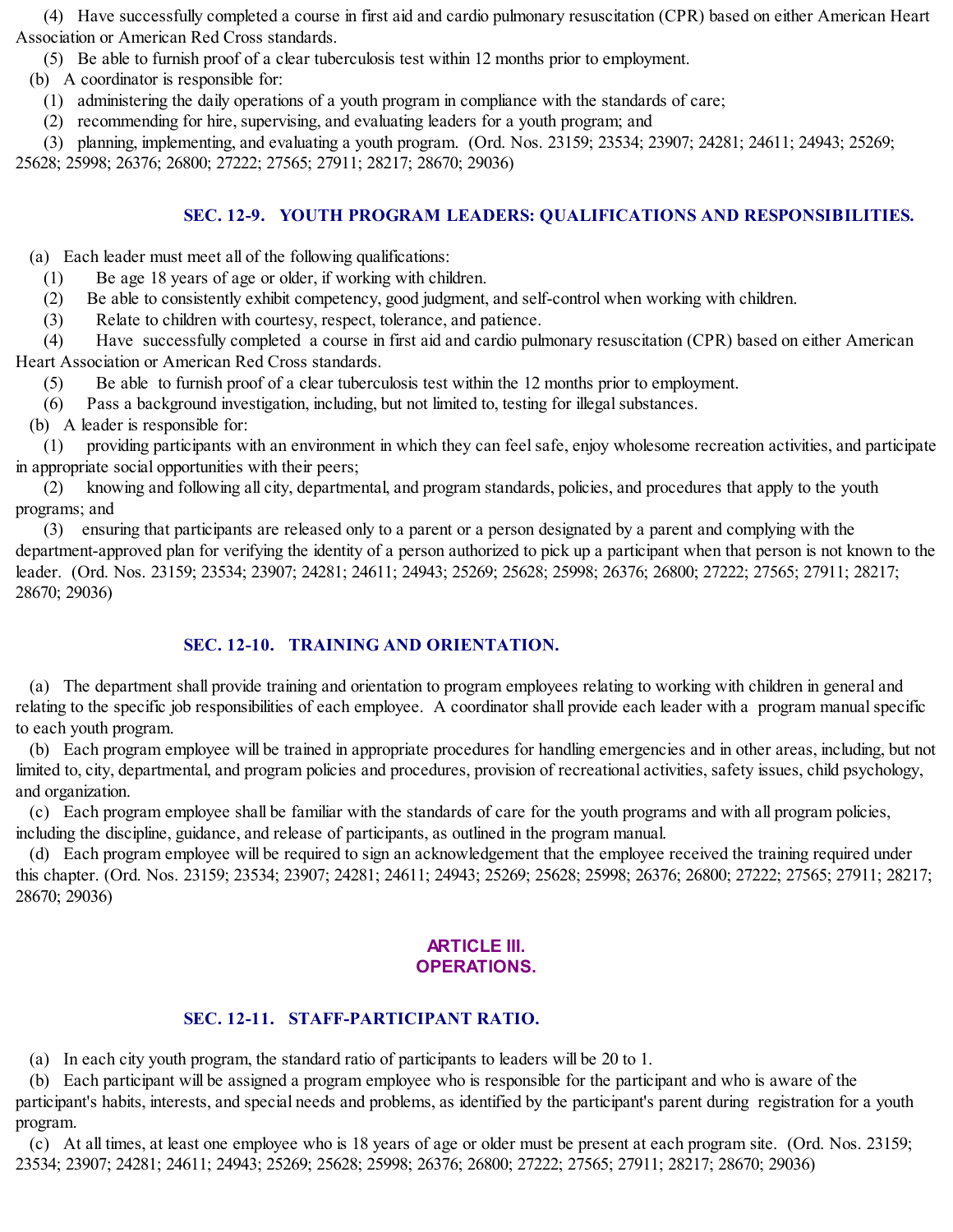(a) A program employee shall implement discipline and guidance in a consistent manner based on the best interests of program participants.

(b) No corporal punishment or treatment may be used. A program employee may use brief, supervised separation of a participant from the group, if necessary.

(c) As necessary, program employees shall provide discipline reports to the parents of participants. A parent will be asked to sign a participant's discipline report to indicate that the parent has been advised about a specific problem or incident.

(d) An excessive number of discipline reports or discipline reports of a severe nature, as described in the program manual, may result in a participant being suspended from a program.

(e) Any participant who poses a danger to other participants or staff will be removed from the program site as soon as possible. (Ord. Nos. 23159; 23534; 23907; 24281; 24611; 24943; 25269; 25628; 25998; 26376; 26800; 27222; 27565; 27911; 28217; 28670; 29036)

# **SEC. 12-13. PROGRAMMING.**

(a) A program employee shall attempt to provide activities for each group according to the participants' ages, interests, and abilities. The activities must be appropriate to each participant's health, safety, and well-being. The activities also must be flexible and promote each participant's emotional, social, and mental growth.

(b) A program employee shall attempt to provide that indoor and outdoor time periods include:

- (1) alternating active and passive activities;
- (2) opportunity for individual and group activities; and
- (3) outdoor time each day, as the weather permits.

(c) A program employee shall be attentive and considerate of the participants' safety on field trips and during any transportation provided by the program. A program employee must have a written list of all participants in each group and shall check the roll frequently.

(d) During trips, each program employee who supervises participants shall maintain immediate access to the emergency medical forms and emergency contact information for each participant. First aid supplies and a guide to first aid and emergency care must be readily available to each program employee on every field trip. (Ord. Nos. 23159; 23534; 23907; 24281; 24611; 24943; 25269; 25628; 25998; 26376; 26800; 27222; 27565; 27911; 28217; 28670; 29036)

## **SEC. 12-14. COMMUNICATION.**

(a) Each site must have access to a telephone for use in contacting the administration center and making emergency calls.

(b) A coordinator shall post the following telephone numbers adjacent to a telephone that is accessible to all program employees at each site:

- (1) Dallas ambulance or emergency medicalservices.
- (2) Dallas police department.
- (3) Dallas fire department.
- (4) The administration center.
- (5) Telephone numbers at which each participant's parents may be reached.

(6) The telephone number for the program site. (Ord. Nos. 23159; 23534; 23907; 24281; 24611; 24943; 25269; 25628; 25998; 26376; 26800; 27222; 27565; 27911; 28217; 28670; 29036)

# **SEC. 12-15. TRANSPORTATION.**

(a) Before a participant may be transported to or from a city-sponsored activity, a transportation form, completed by a parent of the participant, must be filed with a coordinator.

(b) Every program vehicle used for transporting youth participants must be equipped with:

(1) first aid supplies and a first aid and emergency care guide that are easily accessible to program employees in the vehicle; and

(2) an operable 6-BC portable fire extinguisher that is installed in the passenger compartment of the vehicle and that is easily accessible to program employees in the vehicle. (Ord. Nos. 23159; 23534; 23907; 24281; 24611; 24943; 25269; 25628; 25998; 26376; 26800; 27222; 27565; 27911; 28217; 28670; 29036)

# **SEC. 12-16. RELEASE OF PARTICIPANTS.**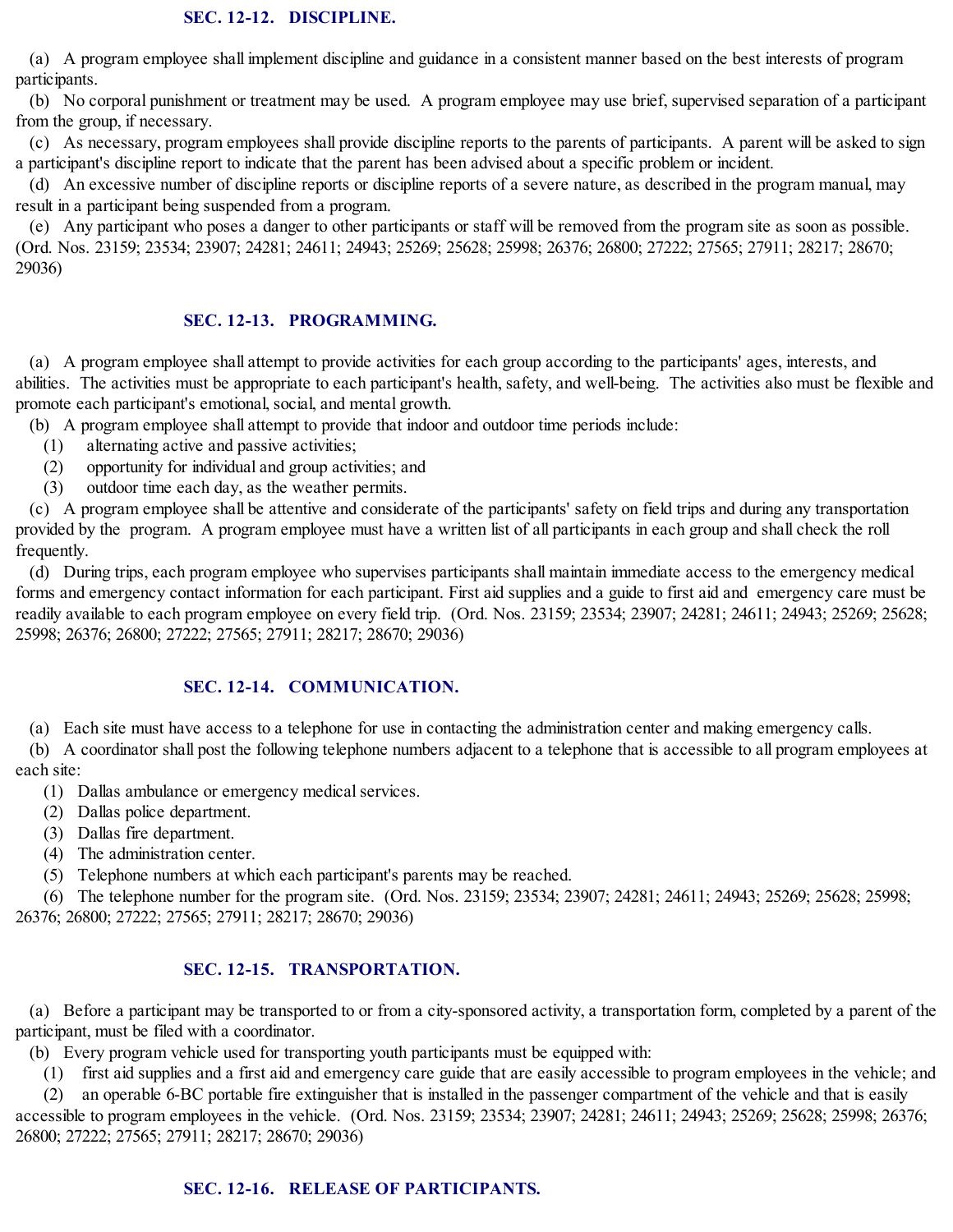(a) A participant will be released from a youth program only to a parent or to a person designated by the parent in the registration forms.

(b) Each program site must have a copy of a department-approved plan to verify the identity of a person authorized to pick up a participant if that person is not known to a program leader. (Ord. Nos. 23159; 23534; 23907; 24281; 24611; 24943; 25269; 25269; 25628; 25998; 26376; 26800; 27222; 27565; 27911; 28217; 28670; 29036)

## **ARTICLE IV. FACILITY STANDARDS.**

### **SEC. 12-17. SAFETY.**

(a) Program employees shall inspect each program site daily to detect sanitation and safety concerns that might affect the health and safety of the participants. A daily inspection report must be completed by program employees and kept on file by the coordinator.

(b) All buildings, grounds, and equipment at each program site must be inspected, cleaned, repaired, and maintained to protect the health of the participants.

(c) All equipment and supplies used in a program must be safe for use by the participants.

(d) First aid supplies must be readily available to all program employees at each site, during transportation to an off-site activity, and for the duration of any off-site activity. A program employee shall maintain first aid supplies in a designated location, readily available to staff. Each program employee must at all times have immediate access to a guide to first aid and emergency care.

(e) Air conditioners, electric fans, and heaters at each program site must be mounted out of the participants' reach or have safeguards that keep participants from being injured.

(f) Porches and platforms at each program site that are more than 30 inches above the ground must be equipped with railings that participants can reach.

(g) Allswing seats at each program site must be constructed of durable, lightweight, relatively pliable material. (Ord. Nos. 23159; 23534; 23907; 24281; 24611; 24943; 25269; 25628; 25998; 26376; 26800; 27222; 27565; 27911; 28217; 28670; 29036)

### **SEC. 12-18. FIRE.**

(a) In case of fire, danger of fire, explosion, or any other emergency, a program employee's first priority is to evacuate the participants to a designated safe area.

(b) Each program site must have at least one fire extinguisher approved by the fire marshal that is readily available to all program employees. Annually, a coordinator shall inspect the fire extinguisher and send an inspection report to the director, who shall keep the report on file for a minimum of two years. Every program employee must be trained in the proper use of a fire extinguisher.

(c) Fire drills will be initiated at each program site according to the following schedule:

(1) After school programs. A fire drill will be conducted once every three months. Program employees will confer with school staff to ensure that city and school procedures do not conflict.

(2) Summer programs: A fire drill will be conducted twice during the session.

(3) Holiday programs: A fire drill will be conducted once during the fall and spring sessions.

(4) Inter-session programs: A fire drill will be conducted once during each inter- session. (Ord. Nos. 23159; 23534; 23907;

24281; 24611; 24943; 25269; 25628; 25998; 26376; 26800; 27222; 27565; 27911; 28217; 28670; 29036)

#### **SEC. 12-19. HEALTH.**

#### (a) Illness or injury.

(1) A participant who is considered to be a health or safety concern to other participants or employees will not be admitted to a program.

(2) Illnesses and injuries will be handled in a manner that protects the health of all participants and employees.

(3) A program employee shall follow plans to provide emergency care for injured participants with symptoms of an acute illness as specified in the program manual.

(4) Each program employee shall follow the recommendation of the Texas Department of Health concerning the admission or readmission of any participant after a communicable disease.

(b) Medication. A program employee shall administer medication only in accordance with the following conditions:

(1) A parent must complete and sign a medication form that provides a current list of medications that a participant must take while in the program, with details as to times and dosages. The form must include authorization for a program employee to dispense the medication and an indemnification clause to protect the city.

(2) Every prescription medication must be in the original container and labeled with the child's name, a date, directions, and the